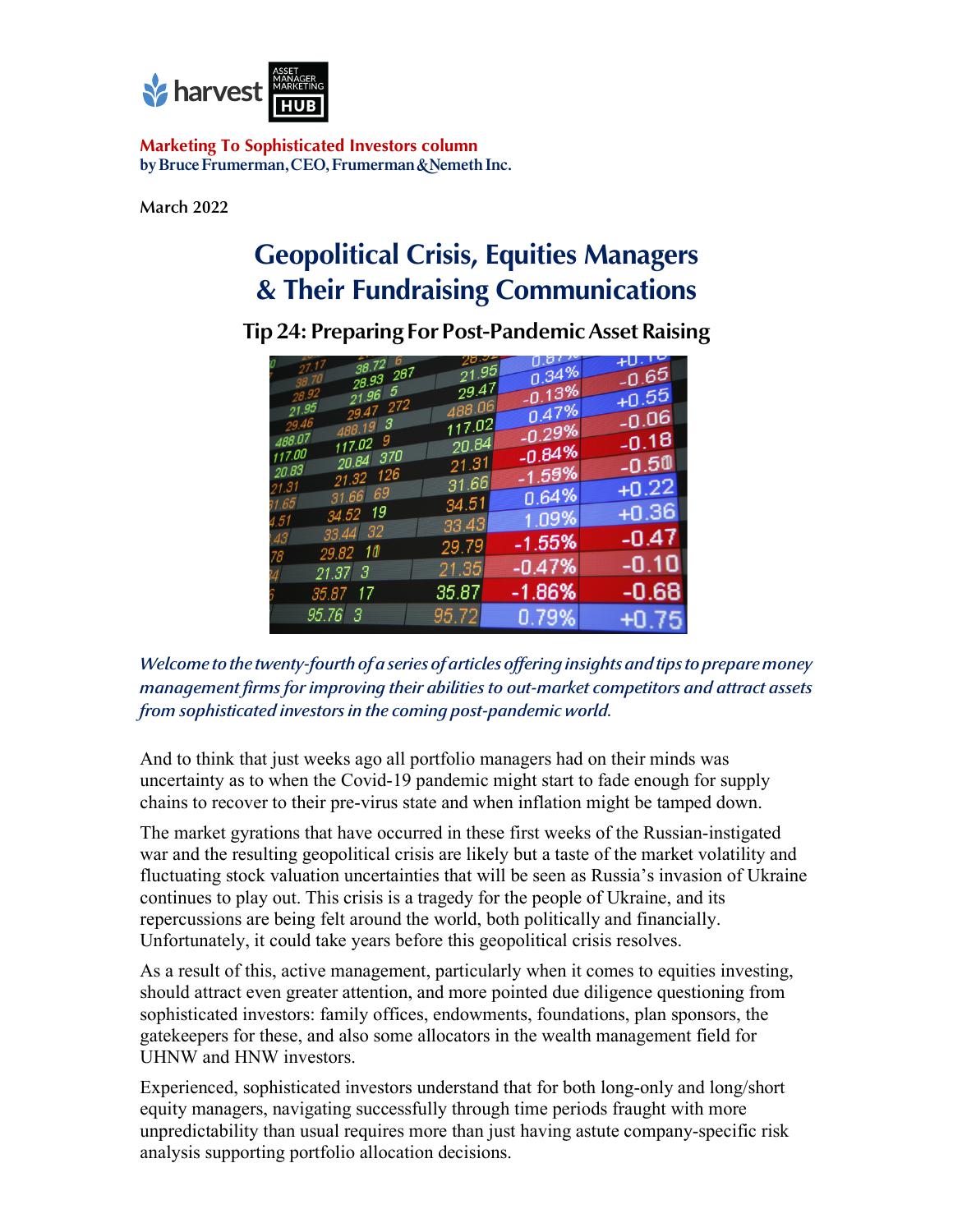Expect due diligence questioning about investment process and strategy implementation to be ratcheted up for the foreseeable time to come.

But, do not wait for the prospective investor to bring this up. It is better for your firm to be delivering in its fundraising communications — both verbal and in print — the detail to educate people about how the investment team thinks and runs its strategy. Further, it is important to include mention of current events.

Once a portfolio manager has walked a prospect through the detail of her or his investment process it is important to point out which elements of the just-described methodology play particularly important roles in setting, monitoring and modifying valuation and risk management assessments. This is needed on stock, sector and macro levels as all have the potential to be impacted by volatility-triggering events and possible jarring reversals of fortune, at least in the near- to mid-term for some years to come.

The beyond-the-numbers factors that differentiate one portfolio manager from the others are likely to take on greater importance at the behind-closed-doors investment committee meetings that discuss, debate and vote on which new manager to allocate to.

Based on my financial communications and sales marketing consulting firm's 34 years of experience in seeing what it takes for money management firms' fundraising communications to better explain themselves to sophisticated investors, we believe this will hinge upon what we call a portfolio manager's Story of How. This is the detailed communication about how the manager thinks about portfolio management and how that approach is specifically applied in the steps they take to assemble and manage the portfolio's basket of holdings.

There are many points of detail that should be delivered in fundraising communications about this, particularly for equity managers for whom fundamental analysis is often part of, or the foundation for, how they run their strategy.

To help stimulate the thinking of equity managers to better view themselves from the perspective of prospective sophisticated investors who want to understand and buy into how the manager invests, here are just some tip-of-the-iceberg examples of topic categories and questions for which the portfolio manager should have communications to educate people about how she or he seeks to define, and run, their risk-managed strategy.

## **For decision making about putting on or adding to positions:**

- What is the detail as to how the portfolio manager is taking into account company-specific risk and also non-company specific risk?
- In what environments does the manager's risk management protocol have them giving more weight to certain specific factors than others?
- How, exactly, with the stock picking process, does the money management firm aim to use volatility to its advantage?

## **For portfolio monitoring:**

• To what degree — and under what conditions — does the manager allow stock prices to drop before taking some action?

## **For changing risk exposures:**

• How, and when, does the manager seek to hedge or rebalance positions so as to dampen the degree of downside volatility of the portfolio versus its benchmark, or take action when correlations among holdings rise?